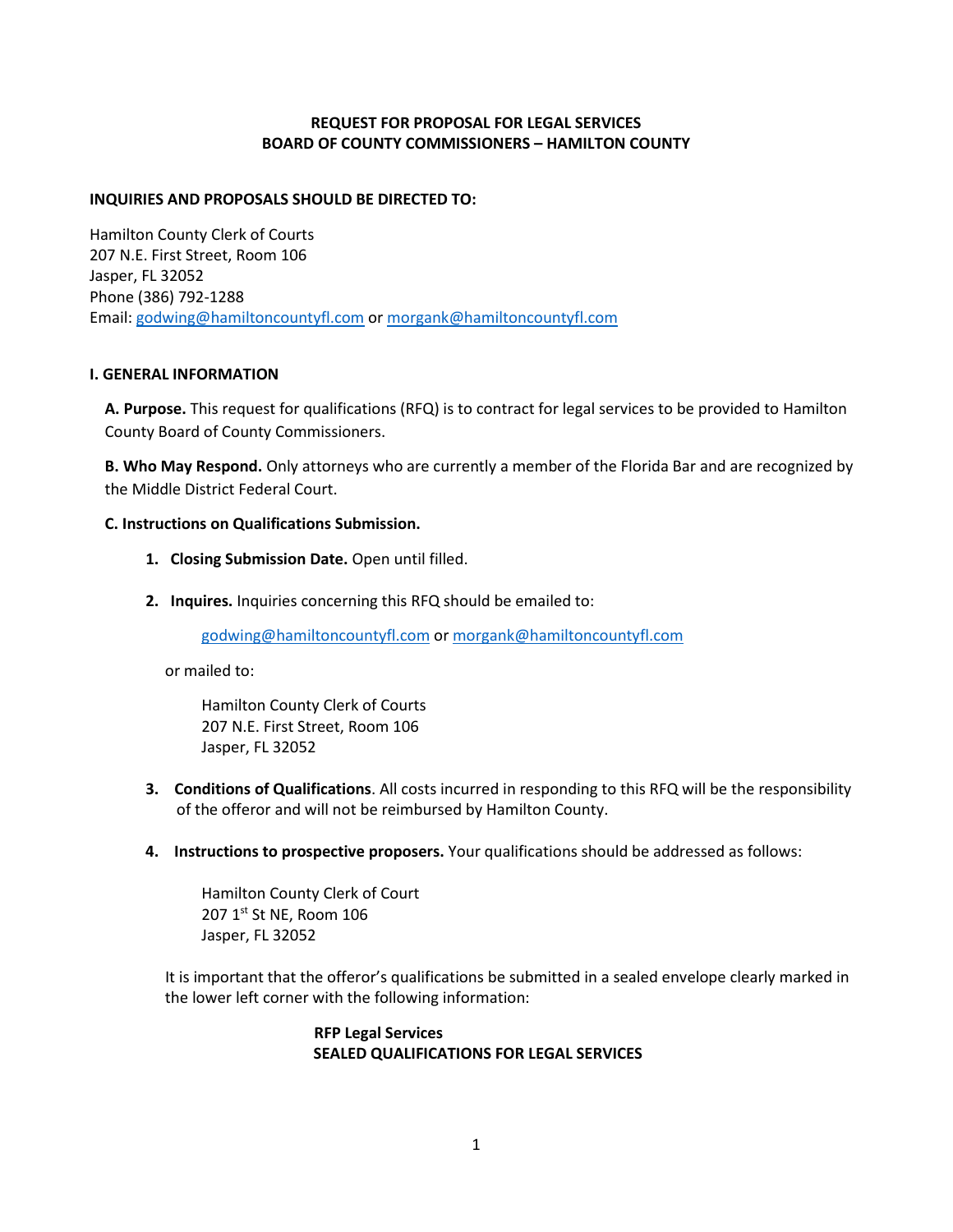It is the responsibility of the offeror to ensure that the qualifications are received by Hamilton County by the date and time specified above. Late qualifications will not be considered in in order to ensure a fair review and selection process.

- **5. Right to Reject**. Hamilton County reserves the right to reject any and all qualifications received in response to this RFQ. A contract for the accepted qualifications will be drafted based upon the factors described in the RFQ.
- **6. Minority-Owned Businesses**. Efforts will be made by Hamilton County to utilize woman, minority and/or service-disabled veteran owned businesses.
- **7. Notification of Award.** It is expected that a decision selecting the successful firm or attorney will be made within thirty (30) days of the closing date for the receipt of qualifications upon conclusion of final negotiations with the successful firm or attorney, all offerors submitting qualifications to the Request for Qualifications will be informed, in writing, of the name of the successful firm or attorney.

### **II. SCOPE OF SERVICES**

Under the proposed agreement, Counsel will provide the following:

- 1. Provides legal advice, counsel, services and consultation to the County Administrator, County Commissioners, and senior County management staff on a wide variety of civil assignments, including but not limited to: general civil law, labor law, general state and federal laws relating to grant and contract issues, public disclosure issues, laws against discrimination, property/real estate law, contract law, purchasing and procurement, criminal law, statutory law related to Service Delivery and Intergovernmental Agreements, and law that may affect County governance. Counsel's advice includes methods to avoid civil litigation.
- 2. Answers requests for legal opinions, in writing and verbally. Prepares written legal opinions at the request of the County Administrator, County Commissioners, senior County management staff, and Constitutional Officers. Availability to answer staff questions by telephone or email.
- 3. Appears before courts and administrative agencies to represent Hamilton County's interests.
- 4. Works cooperatively with any special legal counsel retained by Hamilton County for special projects. Coordinates with other special counsel, as needed, to ensure proper management of legal issues, and proper coordination and transition of legal information among special counsel.
- 5. Provides guidance and legal advice on the Sunshine Law, the Freedom of Information Act, and county rules, policies, and procedures.
- 6. Assists staff to understand the legal roles and duties of their respective offices and Interrelationships with others.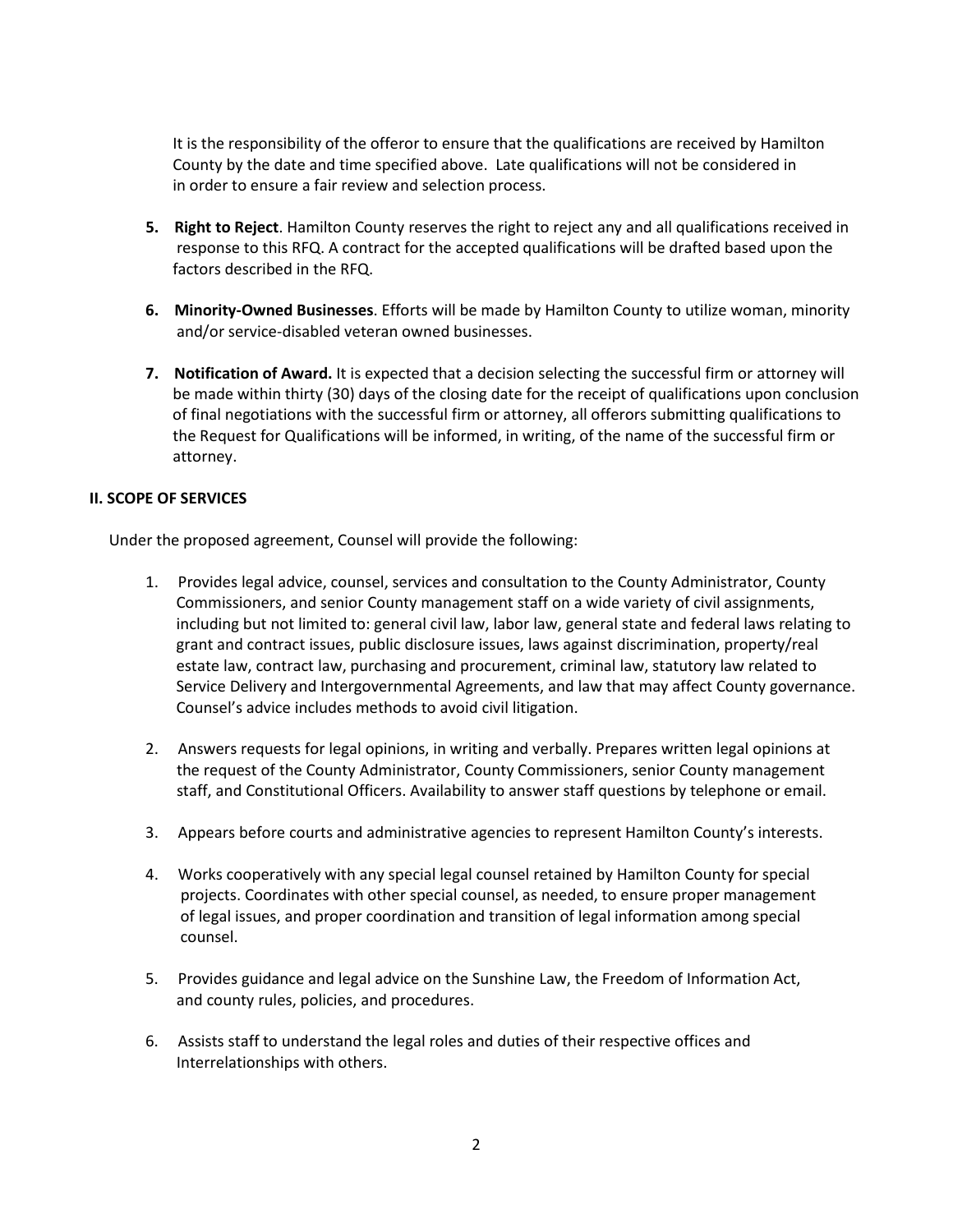- 7. Assists the County Administrator, County Commissioners, and senior County management staff, to maintain ethical standards and appearance of fairness standard, and to avoid potential conflicts of interest, prohibited transactions and the appearance of prohibited transactions.
- 8. Prepares and reviews contracts, leases, Intergovernmental Agreements, resolutions, ordinances, proclamations and other legal documents for correctness and acceptability. Negotiates said contracts, leases, Intergovernmental Agreements, resolutions, ordinances, proclamations and other documents upon request.
- 9. Review and redrafts various policies for legal correctness and acceptability. This would include by way of example but not limited to, Personnel Policies, Family Medical Leave, etc.
- 10. Attendance during the year of County Commissioner meetings and/or Work Sessions. Attend other meetings as requested, by way of example but not limited to, Special Called Meetings of Hamilton County Commissioners, Tourist Development Council, Nutrien Technical Working Group, Code Enforcement proceedings, etc.
- 11. Performs other legal services and tasks, as requested.

### *III. GENERAL SPECIFICATIONS*

The following provisions shall also apply:

- 1. Timeliness of response and accessibility to Counsel is an important aspect of this service. Accessibility includes the ability to be generally available to attend meetings in person on short notice and the ability to be reached promptly by telephone, cell phone or e-mail. Regular scheduled office hours should be staffed and maintained for public availability.
- 2. Counsel must be available by phone, fax, cell phone and e-mail. Regular scheduled office hours should be staffed and maintained for public availability.
- 3. Service response is also of high importance. When the County Administrator/County Commissioners request legal services, Counsel should provide some estimated time of completion and keep the requesting party apprised of any delays or special considerations.
- 4. Describe malpractice insurance coverage: carrier, limits and exemptions.
- 5. The service provider shall disclose possible conflicts of interests.
- 6. The service provider shall provide statements on a monthly flat fee basis for services rendered.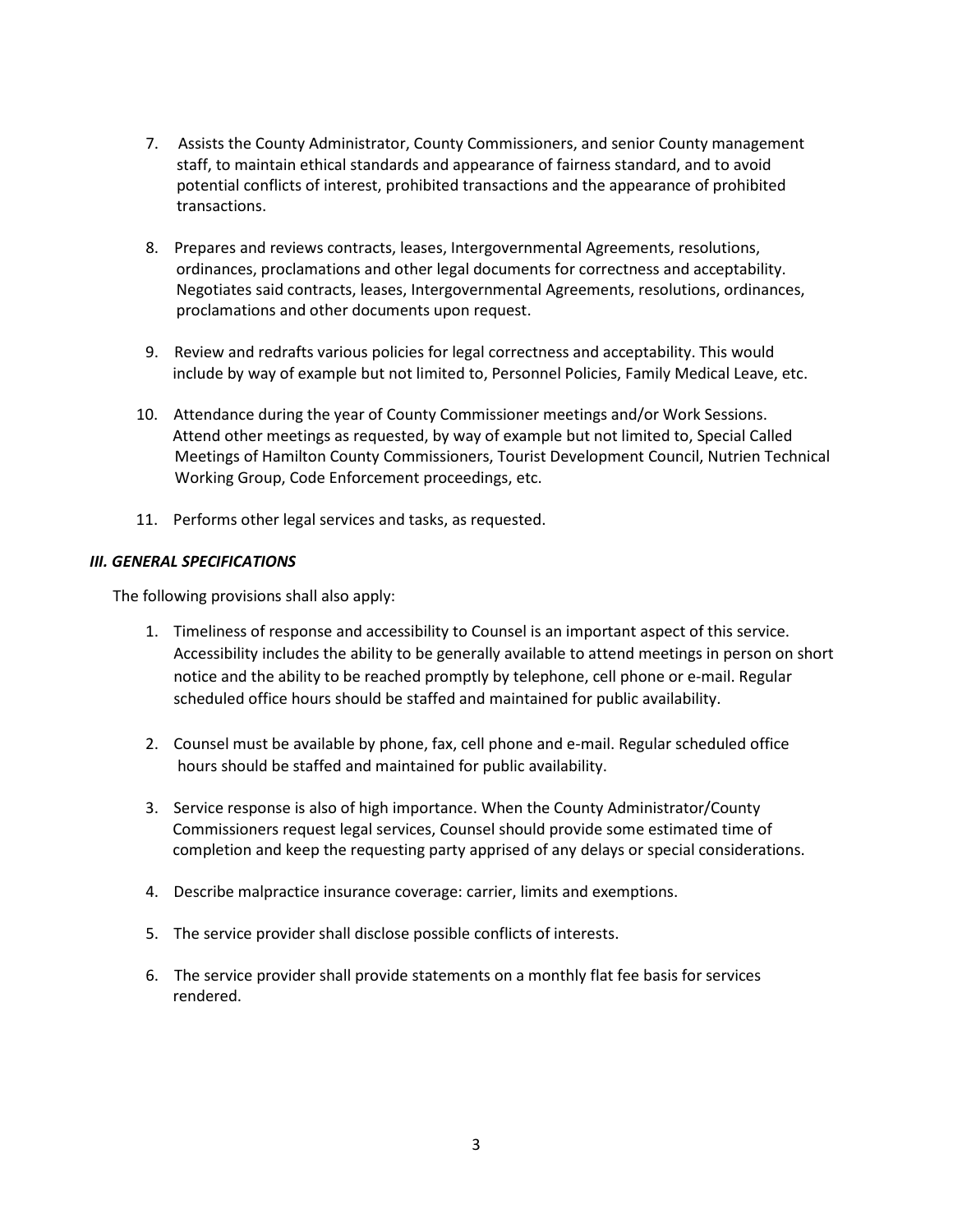## **IV. CONTRACT ETHICS**

- 1. No County Commissioners or employee of Hamilton County who exercises any responsibilities in the review, approval or implementation of the qualifications or contract shall participate in any decisions, which affect his or her direct personal or financial interest.
- 2. It is a breach of ethical standards for any person to offer, give or agree to give any County employee, County Commissioners, or for any County employee to solicit, demand, accept or agree to accept from another person or firm, a gratuity or an offer of employment whenever a reasonably prudent person would conclude that such consideration was motivated by an individual, group or corporate desire to obtain special, preferential, or more favorable treatment than is normally accorded to the general public.
- 3. The attorney or firm shall not assign any interest in this contract and shall not transfer any interest in the same without the prior written consent of Hamilton County.
- 4. The attorney or firm shall not accept any client or project that places it in a conflict of interest with its representation of Hamilton County. If such a conflict of interest is subsequently discovered, Hamilton County shall be promptly notified.

## **V. QUALIFICATIONS SUBMISSION**

- 1. Qualifications received after the deadline will not be accepted. It is neither Hamilton County's responsibility nor practice to acknowledge receipt of any qualifications. It is the responder's responsibility to assure that qualifications are received in a timely manner.
- 2. Interested attorneys or firms shall submit a monthly flat rate for legal services. The price shall include all labor, material, and equipment necessary for the performance of this contract. The County has resources to provide office and utilities if negotiated.
- 3. Hamilton County expects all submitting attorneys and firms to consent to the Scope of Work and General Specifications. Exceptions desired must be clearly noted in the qualification's submittal.
- 4. Hamilton County reserves the right to reject any and all qualifications, to waive irregularities and informalities, to request additional information from all respondents, and further reserves the right to select the qualifications with furthers the best interests of Hamilton County.
- 5. All interested attorneys or firms should provide One printed (1) original and three (3) digital USB flash drive copies of qualifications, responding to each inquiry in the order below. Please attach one set of business cards from your team with the original qualifications.

#### **VI. PROPOSAL CONTENTS**

The Offeror, in its qualifications, shall at a minimum include the following:

**1. Legal Experience**. The Offeror should describe its legal experience, including the names, addresses and telephone numbers of at least three (3) clients, preferably including clients similar to Hamilton County. Experience should include the following categories: